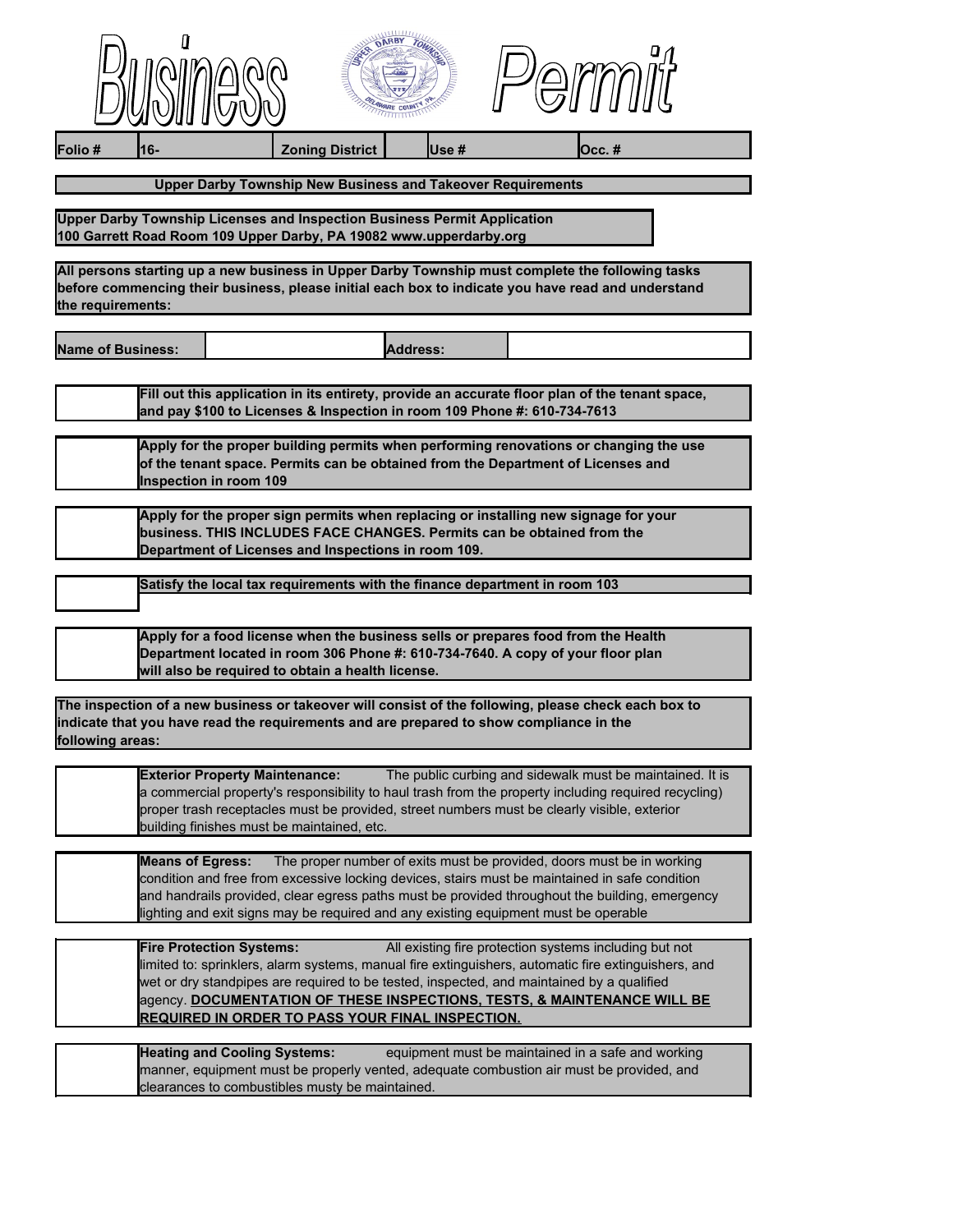





**Plumbing Systems:** an adequate number of bathrooms and hand sinks must be provided and maintained in a working manner, additional sanitary facilities may be required by the Health Department, all sanitary drainage and supply piping must be kept free from cracks, leaks, etc. Sump pumps are not permitted to discharge into the sanitary system.

**Electrical Systems:** The electrical system must be maintained in a safe manner, open junction boxes, missing outlets in cutout boxes, frayed wiring, improper connections, exposed romex, open circuit breaker slots, and damaged service entrance cables, etc. must be addressed by a qualified master electrician. An adequate number of general use receptacles will be required to **portable appliance and they may not be run through walls, floors, under doors, etc.** limit the use of extension cords. **Extension cords are only permitted to serve only one**

**Interior Property Maintenance:** Storage must be in a clean an organized manner, high piling of storage will not be permitted in most cases, penetrations, holes, etc. in the building must be repaired, fire resistance ratings for walls, doors, etc. must be maintained and in some cases upgraded, adequate light and ventilation must be provided, and the property must be kept free from pests.

**All inspections must be completed, and any subsequent violations found must be corrected prior to the business commencing**

| <b>Address of proposed use</b>                                    |  |  |      |                                                      |                       |                      |  |
|-------------------------------------------------------------------|--|--|------|------------------------------------------------------|-----------------------|----------------------|--|
| <b>Property owner</b>                                             |  |  |      | Phone#                                               |                       |                      |  |
| <b>Owner's Address</b>                                            |  |  | City |                                                      |                       | St. & Zip            |  |
| <b>Tenant</b>                                                     |  |  |      | Phone #                                              |                       |                      |  |
| <b>Tenant's Address</b>                                           |  |  | City |                                                      |                       | St. & Zip            |  |
| What type of business will this be                                |  |  |      |                                                      |                       |                      |  |
| What was the previous business                                    |  |  |      |                                                      |                       |                      |  |
| Will any materials be warehoused on site                          |  |  |      | Y or N If yes, where                                 |                       |                      |  |
| Does this building have residential units                         |  |  |      | Y or N If yes, then all units must have up-to-date   |                       |                      |  |
| rental licenses from the Health Department.                       |  |  |      |                                                      |                       |                      |  |
| Will you be selling Merchandise Wholesale                         |  |  |      | Y or N Will you be selling retail                    |                       |                      |  |
| Will you sell, serve, or prepare food                             |  |  |      | Y or N If yes, a food license is required            |                       |                      |  |
| Will tables and chairs be provided for sit down meals             |  |  |      | Y or N                                               | <b>How many seats</b> |                      |  |
| Is there off-street parking available                             |  |  |      | Y or N If yes, how many spots                        |                       |                      |  |
| Is there metered parking available                                |  |  |      | Y or N If yes how many spots are within 200' of your |                       |                      |  |
| How many people will be employed at this location<br>tenant space |  |  |      |                                                      |                       |                      |  |
| Will any renovations be done or any signs installed or changed    |  |  |      |                                                      | Y or N                | If, Yes then permits |  |
| will be required, and please describe the work to be done:        |  |  |      |                                                      |                       |                      |  |
|                                                                   |  |  |      |                                                      |                       |                      |  |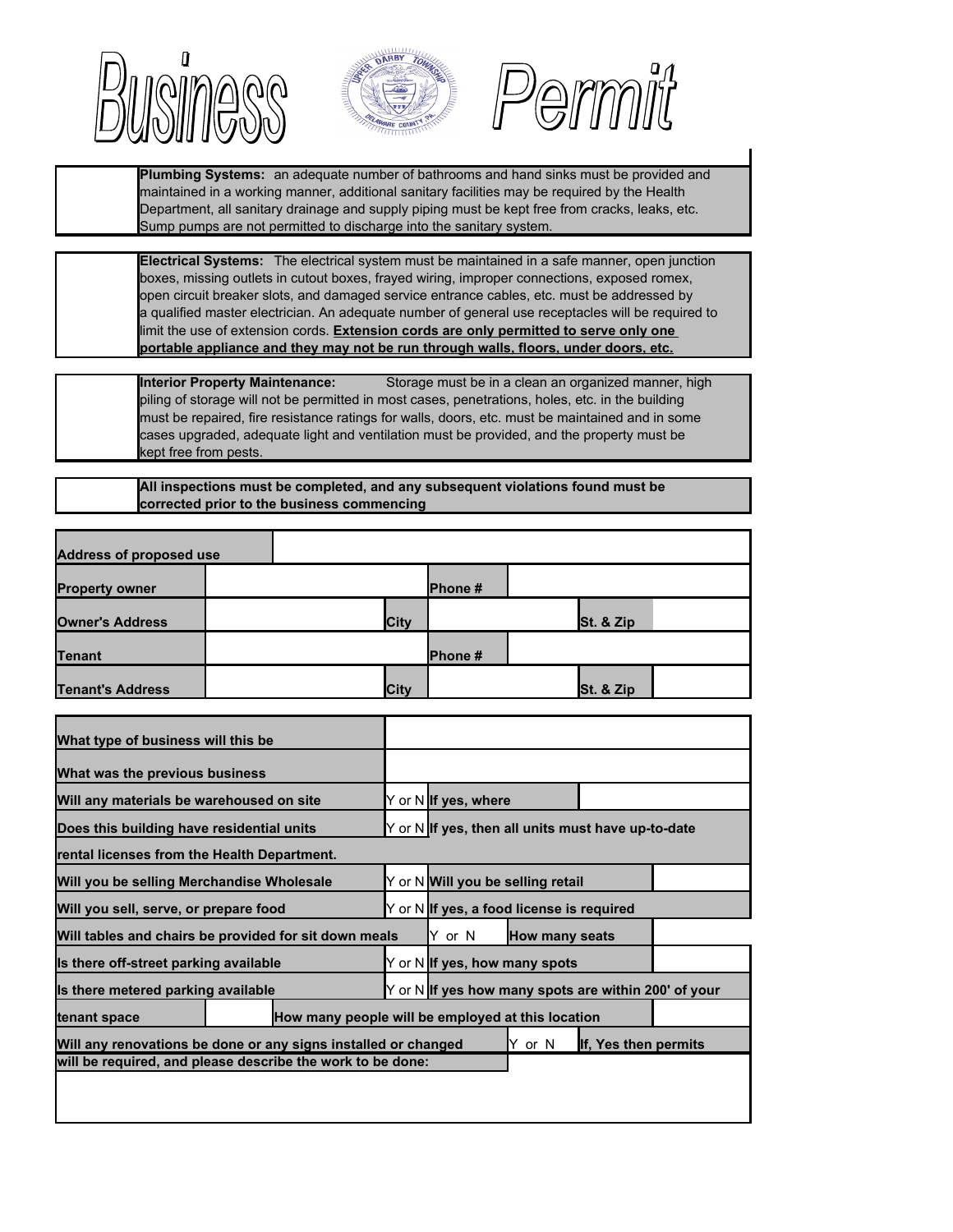





| Will you be using a basement area                                            | Y or N If yes, what for                         |
|------------------------------------------------------------------------------|-------------------------------------------------|
| What is the square footage of the basement area                              | <b>How many exits</b>                           |
| <b>How many bathrooms</b>                                                    |                                                 |
|                                                                              |                                                 |
| Will you be using a first floor area                                         | Y or N If yes, what for                         |
| What is the square footage of the 1st floor area                             | <b>How many exits</b>                           |
| <b>How many bathrooms</b>                                                    |                                                 |
|                                                                              |                                                 |
| Will you be using a second floor area                                        | Y or N If yes, what for                         |
| What is the square footage of the 2nd floor area                             | <b>How many exits</b>                           |
| <b>How many bathrooms</b>                                                    |                                                 |
|                                                                              |                                                 |
| Will you be using a third floor area                                         | Y or N If yes, what for                         |
| What is the square footage of the 3rd floor area                             | <b>How many exits</b>                           |
| <b>How many bathrooms</b>                                                    |                                                 |
|                                                                              |                                                 |
| Will you be using a fourth floor area                                        | Y or N If yes, what for                         |
| What is the square footage of the 4th floor area                             | <b>How many exits</b>                           |
| <b>How many bathrooms</b>                                                    |                                                 |
|                                                                              |                                                 |
| Will you be using a fifth floor area                                         | Y or N If yes, what for                         |
| What is the square footage of the 5th floor area                             | <b>How many exits</b>                           |
| <b>How many bathrooms</b>                                                    |                                                 |
|                                                                              |                                                 |
| Will you be using a sixth floor area                                         | Y or N If yes, what for                         |
| What is the square footage of the 6th floor area                             | <b>How many exits</b>                           |
| <b>How many bathrooms</b>                                                    |                                                 |
|                                                                              |                                                 |
| Will you be using any other area                                             | Y or N If yes, what for                         |
| What is the square footage of this area                                      | <b>How many exits</b>                           |
| <b>How many bathrooms</b>                                                    | <b>Describe the area</b>                        |
|                                                                              |                                                 |
| Is this building sprinklered<br>Y or N                                       | Is there an existing fire alarm<br>Y or N       |
| THE FEE FOR THIS APPLICATION IS \$100                                        |                                                 |
|                                                                              |                                                 |
| FAILURE TO ANSWER ANY OF THE QUESTIONS IN THIS APPLICATION WILL RESULT IN AN |                                                 |
| <b>AUTOMATIC DENIAL OF YOUR APPLICATION!</b>                                 |                                                 |
|                                                                              |                                                 |
|                                                                              |                                                 |
| Signature                                                                    | Date                                            |
|                                                                              |                                                 |
|                                                                              |                                                 |
| <b>Print Name</b>                                                            |                                                 |
|                                                                              |                                                 |
|                                                                              |                                                 |
| <b>Zoning App</b><br><b>Approval Date</b>                                    |                                                 |
|                                                                              |                                                 |
|                                                                              |                                                 |
|                                                                              |                                                 |
|                                                                              | <b>Assistant Director</b><br><b>Review Date</b> |